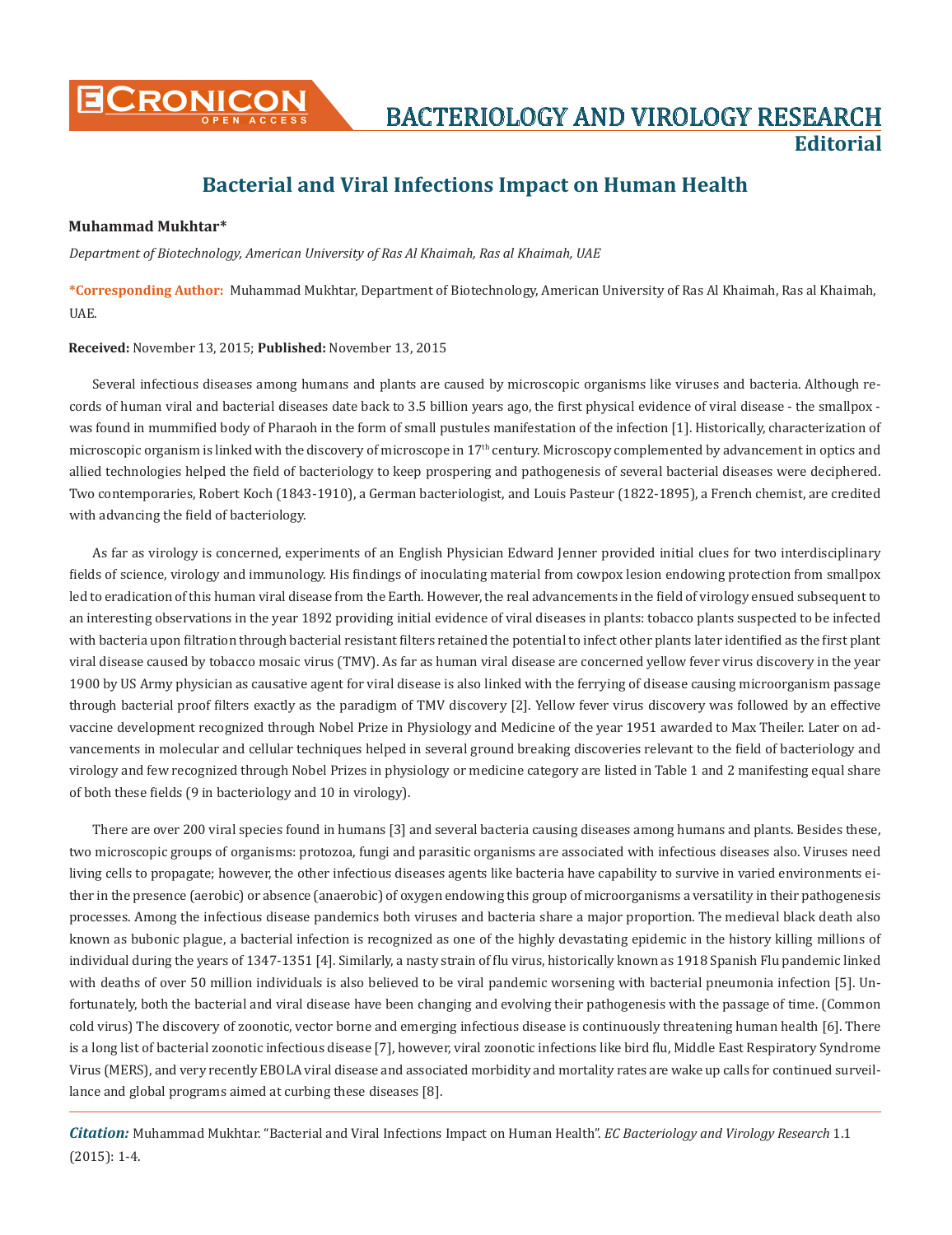| Year | <b>Discovery</b>                                                                                                                                                                                                                                                                                                  |
|------|-------------------------------------------------------------------------------------------------------------------------------------------------------------------------------------------------------------------------------------------------------------------------------------------------------------------|
| 1901 | Emil Adolf von Behring "for his work on serum therapy, especially its application against diphtheria, by which he has<br>opened a new road in the domain of medical science and thereby placed in the hands of the physician a victorious<br>weapon against illness and deaths"                                   |
| 1905 | Robert Koch "for his investigations and discoveries in relation to tuberculosis"                                                                                                                                                                                                                                  |
| 1928 | Charles Jules Henri Nicolle "for his work on typhus"                                                                                                                                                                                                                                                              |
| 1939 | Gerhard Domagk "for the discovery of the antibacterial effects of prontosil"                                                                                                                                                                                                                                      |
| 1945 | Sir Alexander Fleming, Ernst Boris Chain and Sir Howard Walter Florey "for the discovery of penicillin and its curative<br>effect in various infectious diseases"                                                                                                                                                 |
| 1952 | Selman Abraham Waksman "for his discovery of streptomycin, the first antibiotic effective against tuberculosis"                                                                                                                                                                                                   |
| 1958 | One half jointly awarded to George Wells Beadle and Edward Lawrie Tatum "for their discovery that genes act by<br>regulating definite chemical events" and the other half to Joshua Lederberg "for his discoveries concerning genetic<br>recombination and the organization of the genetic material of bacteria". |
| 1978 | Werner Arber, Daniel Nathans and Hamilton O. Smith shared prize "for the discovery of restriction enzymes and their<br>application to problems of molecular genetics"                                                                                                                                             |
| 2005 | Barry J. Marshall and J. Robin Warren "for their discovery of the bacterium <i>Helicobacter pylori</i> and its role in gastritis<br>and peptic ulcer disease"                                                                                                                                                     |

2

*Table 1: Bacteriology - Major Nobel Prizes in Physiology or Medicine.*

| Year | <b>Discovery</b>                                                                                                                                                                                                                         |
|------|------------------------------------------------------------------------------------------------------------------------------------------------------------------------------------------------------------------------------------------|
| 1951 | Max Theiler "for his discoveries concerning yellow fever and how to combat it"                                                                                                                                                           |
| 1954 | John Franklin Enders, Thomas Huckle Weller and Frederick Chapman Robbins shared prize "for their discovery of the<br>ability of poliomyelitis viruses to grow in cultures of various types of tissue"                                    |
| 1965 | François Jacob, André Lwoff and Jacques Monod" for their discoveries concerning genetic control of enzyme and virus<br>synthesis"                                                                                                        |
| 1966 | Peyton Rous" for his discovery of tumor-inducing viruses"<br>Charles Brenton Huggins" for his discoveries concerning hormonal treatment of prostatic cancer"                                                                             |
| 1969 | Max Delbrück, Alfred D. Hershey and Salvador E. Luria for their discoveries concerning the replication mechanism<br>and the genetic structure of viruses"                                                                                |
| 1975 | David Baltimore, Renato Dulbecco and Howard Martin Temin" for their discoveries concerning the interaction be-<br>tween tumor viruses and the genetic material of the cell"                                                              |
| 1976 | Baruch S. Blumberg and D. Carleton Gajdusek received a shared award "for their discoveries concerning new mecha-<br>nisms for the origin and dissemination of infectious diseases"                                                       |
| 1989 | J. Michael Bishop and Harold E. Varmus shared prize "for their discovery of the cellular origin of retroviral oncogenes"                                                                                                                 |
| 1996 | The Nobel Prize in Physiology or Medicine 1996 was awarded jointly to Peter C. Doherty and Rolf M. Zinkernagel "for<br>their discoveries concerning the specificity of the cell mediated immune defence"                                 |
| 2008 | Haraldzur Hausen received one half "for his discovery of human papilloma viruses causing cervical cancer", the other<br>half jointly to Françoise Barré-Sinoussi and Luc Montagnier "for their discovery of human immunodeficiency virus |

*Table 2: Virology - Major Nobel Prizes in Physiology or Medicine.*

*Data source for Table 1 & 2: http://www.nobelprize.org/*

Both scientific disciplines virology and bacteriology are interdisciplinary and complement each other. The 1969 Nobel Prize in Physiology or Medicine jointly awarded to Max Delbruck, Alfred D. Hershey and Salvador E. Luria for their discoveries leading to the identification of viruses infecting bacteria, the bacteriophages, opened up new vistas both in virology and bacteriology. Findings about the lysogenic and lytic mechanisms of bacteriophages infections were translated into several subsequent research avenues. Bacteriophage lysogeny, a mechanism of viral infections in which viruses co-exist with the bacterial host that they infect helped in understanding

*Citation:* Muhammad Mukhtar. "Bacterial and Viral Infections Impact on Human Health". *EC Bacteriology and Virology Research* 1.1 (2015): 1-4.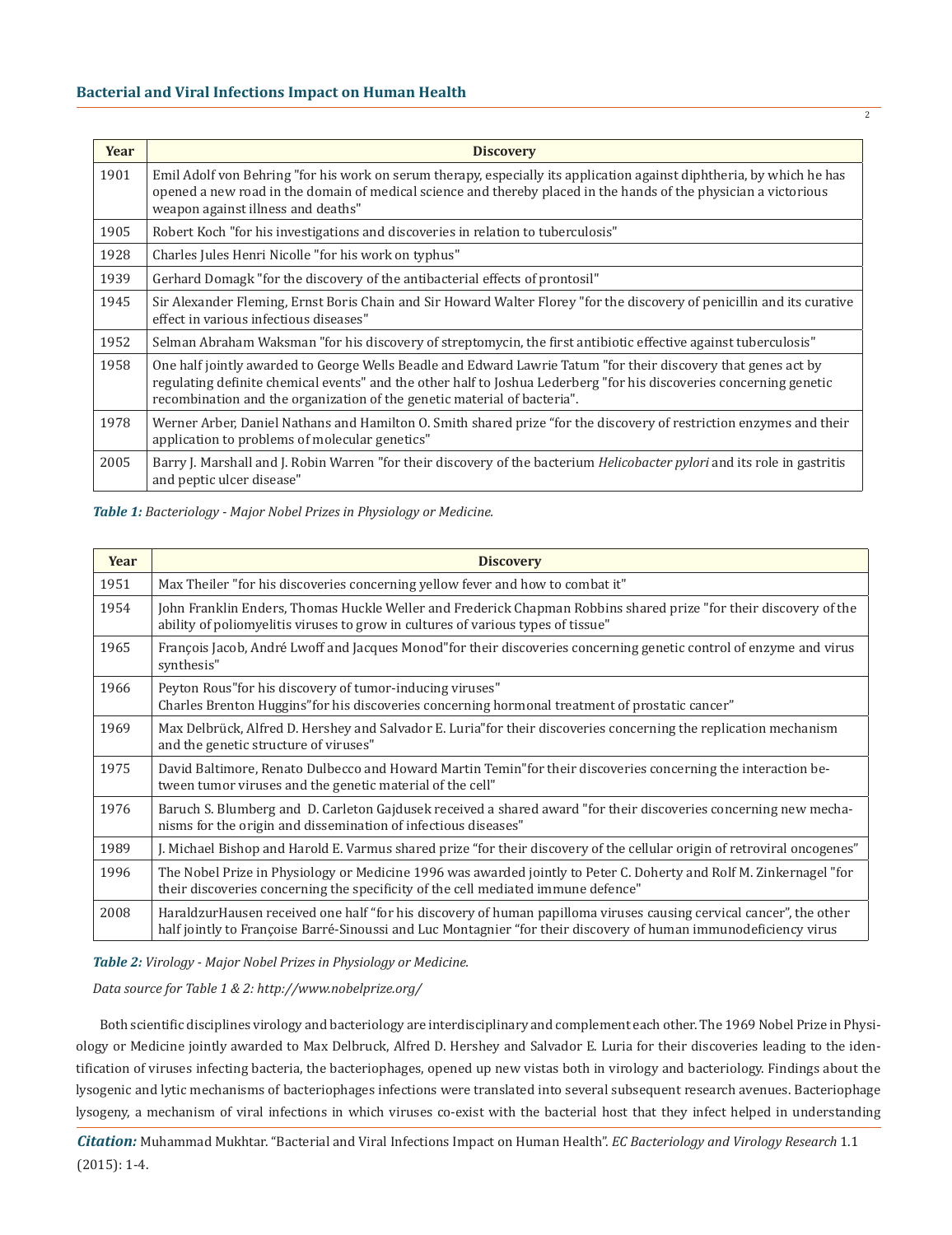several persistent viral infections among humans. Of importance, the lytic infection mechanism of bacteriophage is being exploited to engineer phages capable of destroying specific disease causing bacteria (phage therapy) through molecular techniques [9]. The phage therapy holds a great promise for the superficial bacterial infections afflicting millions all across the globe. Furthermore, according to the National Institute of Allergy and Infectious Diseases (NIAID) of National Institutes of Health (NIH), USA, phage therapy is one of the most viable alternatives for circumventing the issue of antibiotic resistance worldwide developed widely among patients suffering from bacterial disease [10]. Similar approaches are being utilized by health biotechnology entrepreneurs to develop oncolytic viruses that can specifically kill cancerous cells. This modality is being developed to treat human cancer. Particularly, results are being anxiously awaited from an ongoing phase III clinical trials of head and neck cancer treatments through cancer destroying engineered viruses [11].

Both disciplines - virology and bacteriology - have also helped in advancing molecular sciences, particularly molecular biology and biotechnology benefitted to a great extent. Discovery of restriction endonucleases, the enzymes capable of cutting deoxyribonucleic acid (DNA) at particular place isolated from bacteria is a major factor advancing molecular sciences and deciphering of human and several other organisms genome. A highly controversial human gene editing method with highest precision the Clustered Regularly Interspaced Short Palindromic Repeat (CRISPR) technology is mainly a bacterial process of self-protection being used in humans and plants. Utilization of this technology in editing human genome the concept of "*designer babies*" which is being highly debated now a day [12] is an advancement emanating from bacteriology. Along with similar lines, the capability of viruses to infect animal cells has been exploited to develop viral vectors for gene therapy purposes. Targeted gene delivery will circumvent issues relevant to delivery of therapeutic agents into inaccessible regions of human body [13]. Gene therapy though having few bottlenecks is progressing day by day along with virology and bacteriology.

Due to overlapping scientific discoveries and methodologies relevant to the field of virology and bacteriology and particularly coinfections with bacterial and viral disease needed a scientific journal with a scope of publishing basic and applied research in both these fields individually or in combination. The *EC Bacteriology and Virology Research (ECBVR)* will be a forerunner to fill this gap and provide opportunities for scientists aspiring to publish their work in these fields.

## **Bibliography**

- 1. Hopkins DR and Ramses V. "Earliest known victim?" World Health 5 (1980): 22
- 2. Reed W and Carroll J. "The etiology of yellow fever (A supplemental note)". *American Medicine III* 166.9 (1902): 62-66.
- 3. Woolhouse M., *et al*. "Human viruses: discovery and emergence". *Philosophical transactions of the Royal Society of London* 367.1604 (2012): 2864-2871.
- 4. DeWitte SN. "Mortality risk and survival in the aftermath of the medieval Black Death". *PLoS One* 9.5 (2014): e96513.
- 5. Taubenberger JK and Morens DM. "1918 influenza: the mother of all pandemics". *Emerging Infectious Diseases journal* 12.1 (2006): 15-22.
- 6. Christou L. "The global burden of bacterial and viral zoonotic infections". *Clinical Microbiology and Infection* 17.3 (2011): 326-330.
- 7. Vouga M and Greub G. "Emerging bacterial pathogens: past and beyond…." *Clinical Microbiology and Infection* pii: S1198-743- X(15)00909-X (2015).
- 8. Wang LF and Crameri G. "Emerging zoonotic viral diseases". *Revue scientifique et technique* 33.2 (2014): 569-581.
- 9. Oliveira H., et al. "Unexploited opportunities for phage therapy". *Frontiers in Pharmacology* 6 (2015): 180.
- 10. NIH NIAID's antibacterial resistance program: current status and future directions (2014).
- 11. Shilpa PS., *et al*. "Oncolytic viruses in head and neck cancer: A new ray of hope in the management protocol". *Annals of Medical and Health Sciences Research* 4.Suppl 3 (2014): S178–S184.
- 12. Ledford H. "The landscape for human genome editing". *Nature* 526 (2015): 310-311
- 13. Parveen Z., *et al*. "Cell-type-specific gene delivery into neuronal cells *in vitro* and *in vivo*". *Virology* 314.1 (2003): 74-83.